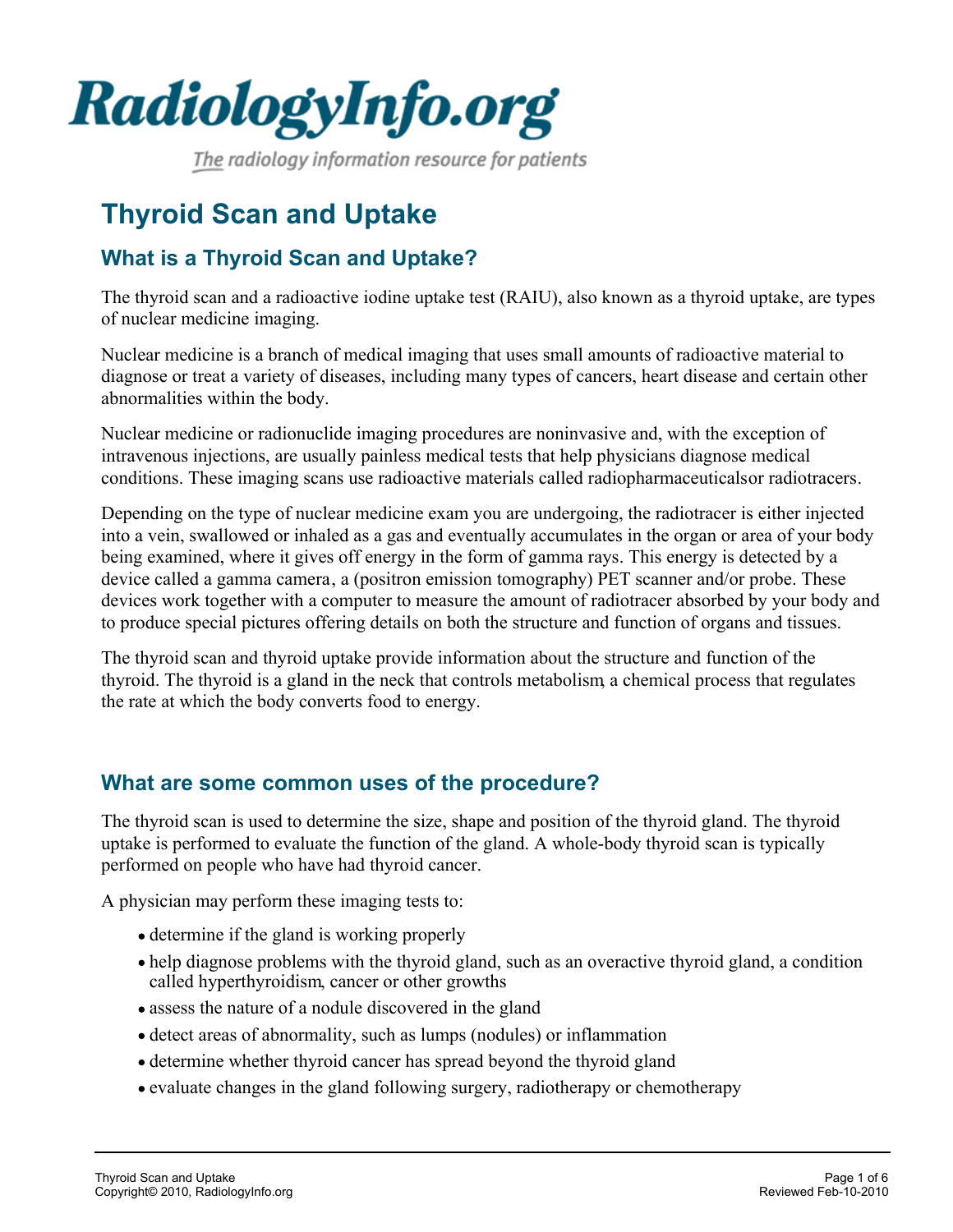# **How should I prepare?**

You may be asked to wear a gown during the exam or you may be allowed to wear your own clothing.

Women should always inform their physician or technologist if there is any possibility that they are pregnant or if they are breastfeeding their baby. See the Safety page www.RadiologyInfo.org/en/safety/ for more information about pregnancy and breastfeeding related to nuclear medicine imaging.

You should inform your physician and the technologist performing your exam of any medications you are taking, including vitamins and herbal supplements. You should also inform them if you have any allergies and about recent illnesses or other medical conditions.

You should tell your physician if you:

- have had any tests, such as an x-ray or CT scan, surgeries or treatments using iodinated contrast material within the last two months.
- are taking medications or ingesting other substances that contain iodine, including kelp, seaweed, cough syrups, multivitamins or heart medications.
- have any allergies to iodine, medications and anesthetics.
- are breastfeeding.

In the days prior to your examination, blood tests may be performed to measure the level of thyroid hormones in your blood. You may be told not to eat for several hours before your exam because eating can affect the accuracy of the uptake measurement.

Jewelry and other metallic accessories should be left at home if possible, or removed prior to the exam because they may interfere with the procedure.

You will receive specific instructions based on the type of scan you are undergoing.

#### **What does the equipment look like?**

Most nuclear medicine procedures are performed using a gamma camera, a specialized camera encased in metal that is capable of detecting radiation and taking pictures from different angles. It may be suspended over the examination table or it may be beneath the table. Often, gamma cameras are dual-headed with one camera above and one camera beneath the table. The camera could also be located within a large, doughnut-shaped scanner similar in appearance to a computed tomography (CT) scanner. In some imaging centers, the gamma camera is located beneath the exam table and out of view. Some cameras can rotate around the body and produce more detailed images, referred to as Single Photon Emission Computed Tomography (SPECT).

A computer aids in creating the images from the data obtained by the camera or scanner.

A probe is a small hand-held device resembling a microphone that can detect and measure the amount of the radiotracer in a small area of your body.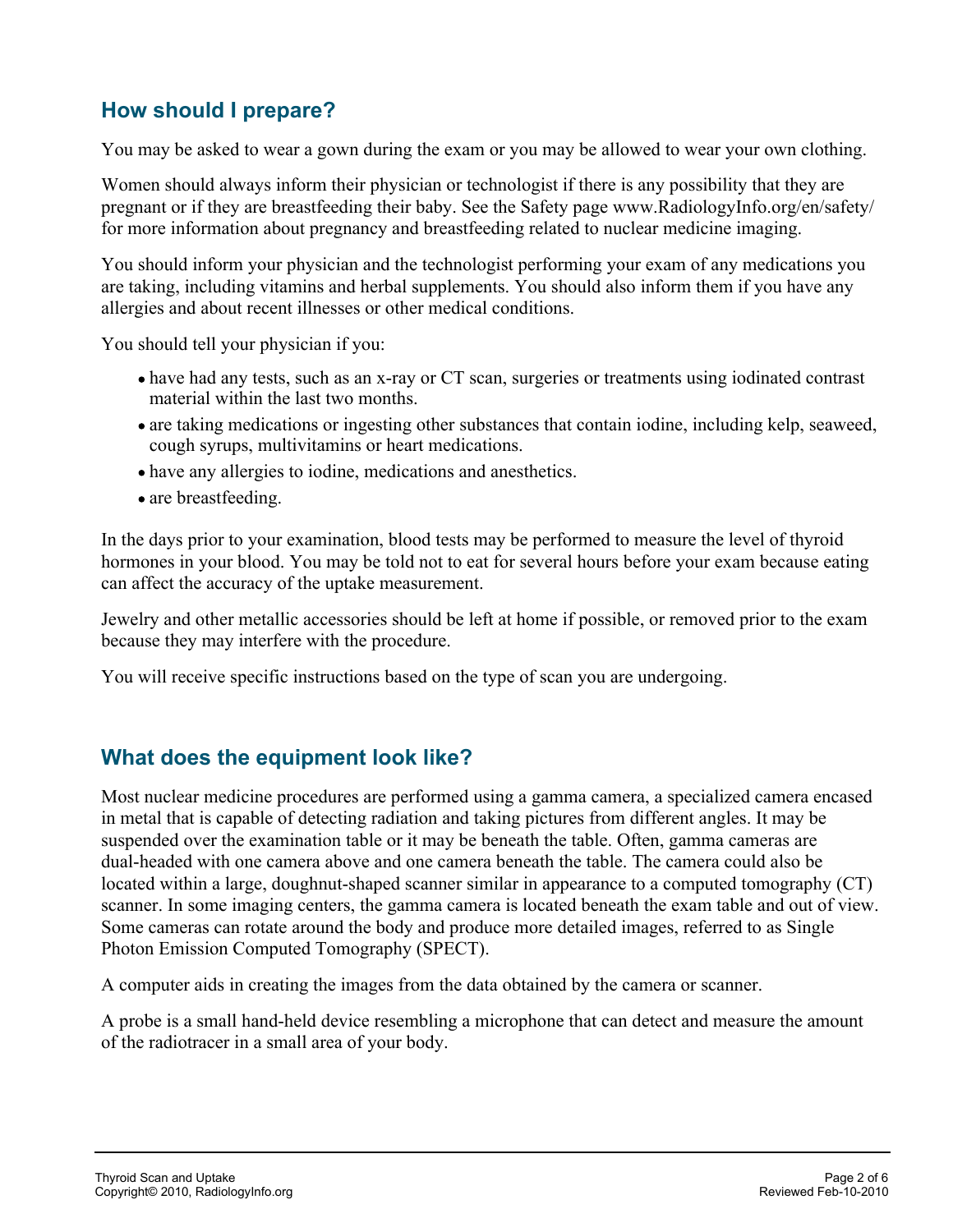### **How does the procedure work?**

With ordinary x-ray examinations, an image is made by passing x-rays through your body from an outside source. In contrast, nuclear medicine procedures use a radioactive material called a radiopharmaceutical or radiotracer, which is injected into your bloodstream, swallowed or inhaled as a gas. This radioactive material accumulates in the organ or area of your body being examined, where it gives off a small amount of energy in the form of gamma rays. A gamma camera, PET scanner, or probe detects this energy and with the help of a computer creates pictures offering details on both the structure and function of organs and tissues in your body.

### **How is the procedure performed?**

Nuclear medicine imaging is usually performed on an outpatient basis, but is often performed on hospitalized patients as well.

#### **Thyroid Scan**

You will be positioned on an examination table. If necessary, a nurse or technologist will insert an intravenous (IV) line into a vein in your hand or arm.

Depending on the type of nuclear medicine exam you are undergoing, the dose of radiotracer is then injected intravenously, swallowed or inhaled as a gas.

When radiotracer is taken by mouth, in either liquid or capsule form, it is typically swallowed up to 24 hours before the scan. The radiotracer given by intravenous injection is usually given 30 minutes prior to the test.

When it is time for the imaging to begin, you will lie down on a moveable examination table with your head tipped backward and neck extended. The gamma camera will then take a series of images, capturing images of the thyroid gland from three different angles. You will need to remain still for brief periods of time while the camera is taking pictures.

When the examination is completed, you may be asked to wait until the technologist checks the images in case additional images are needed. Occasionally, more images are obtained for clarification or better visualization of certain areas or structures. The need for additional images does not necessarily mean there was a problem with the exam or that something abnormal was found, and should not be a cause of concern for you. You will not be exposed to more radiation during this process.

If you had an intravenous line inserted for the procedure, it will usually be removed unless you are scheduled for an operating room procedure that same day.

Actual scanning time for a thyroid scan is 30 minutes or less.

#### **Thyroid Uptake**

You will be given radioactive iodine (I-123 or I-131) in liquid or capsule form to swallow. The thyroid uptake will begin several hours to 24 hours later. Often, two separate uptake measurements are obtained at different times.

When it is time for the imaging to begin, you will sit in a chair facing a stationary probe positioned over the thyroid gland in the neck.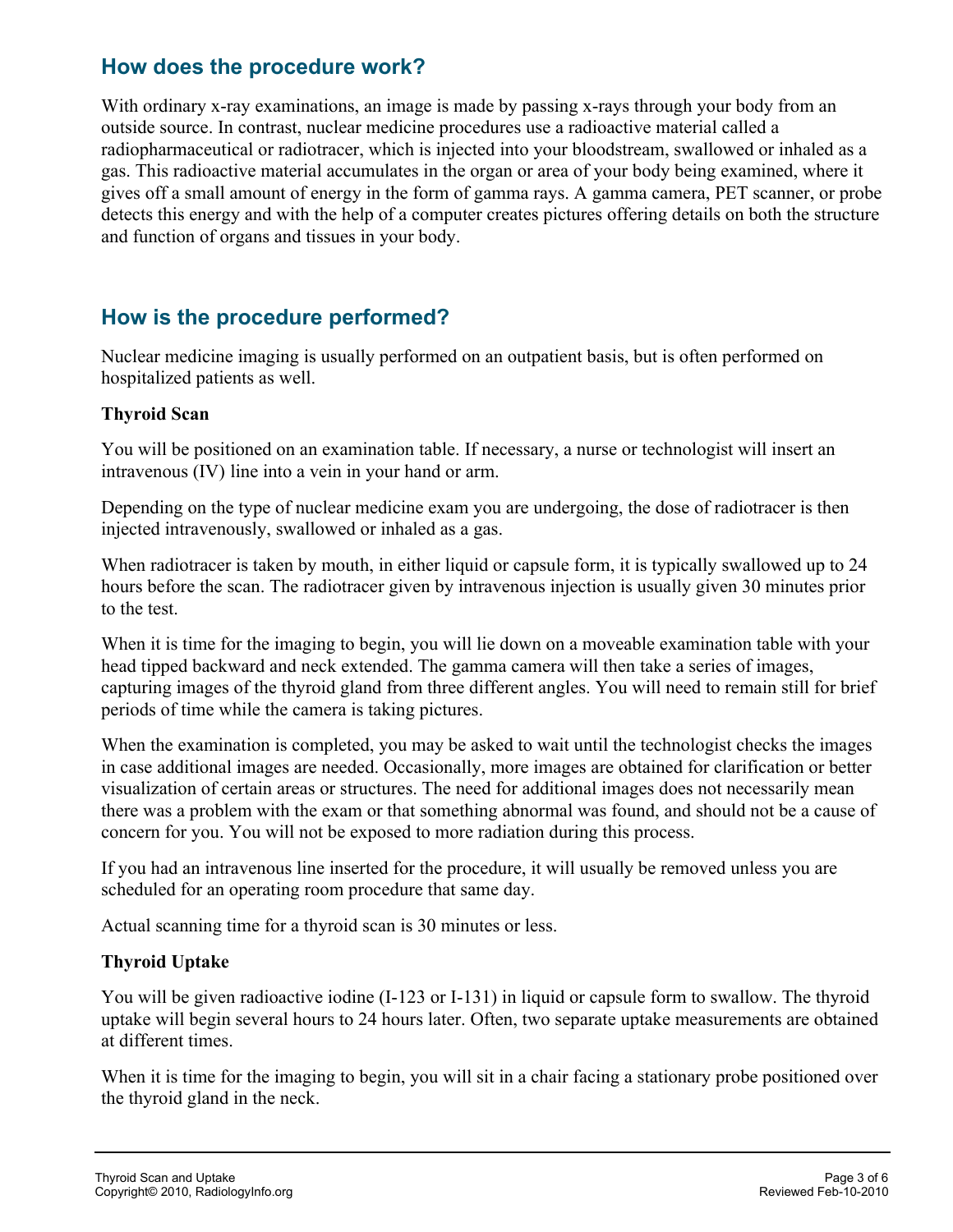When the examination is completed, you may be asked to wait until the technologist checks the images in case additional images are needed. Occasionally, more images are obtained for clarification or better visualization of certain areas or structures. The need for additional images does not necessarily mean there was a problem with the exam or that something abnormal was found, and should not be a cause of concern for you. You will not be exposed to more radiation during this process.

Actual scanning time for each thyroid uptake is five minutes or less.

### **What will I experience during and after the procedure?**

Most thyroid scan and thyroid uptake procedures are painless. However, during the thyroid scan, you may feel uncomfortable when lying completely still with your head extended backward while the gamma camera is taking images.

If the radiotracer is given intravenously, you will feel a slight pin prick when the needle is inserted into your vein for the intravenous line. When the radioactive material is injected into your arm, you may feel a cold sensation moving up your arm, but there are generally no other side effects.

When swallowed, the radiotracer has little or no taste. When inhaled, you should feel no differently than when breathing room air or holding your breath.

It is important that you remain still while the images are being recorded. Though nuclear imaging itself causes no pain, there may be some discomfort from having to remain still or to stay in one particular position during imaging.

Unless your physician tells you otherwise, you may resume your normal activities after your nuclear medicine scan. If any special instructions are necessary, you will be informed by a technologist, nurse or physician before you leave the nuclear medicine department.

Through the natural process of radioactive decay, the small amount of radiotracer in your body will lose its radioactivity over time. It may also pass out of your body through your urine or stool during the first few hours or days following the test. You may be instructed to take special precautions after urinating, to flush the toilet twice and to wash your hands thoroughly. You should also drink plenty of water to help flush the radioactive material out of your body as instructed by the nuclear medicine personnel.

# **Who interprets the results and how do I get them?**

A radiologist who has specialized training in nuclear medicine will interpret the images and forward a report to your referring physician.

#### **What are the benefits vs. risks?**

#### **Benefits**

The information provided by nuclear medicine examinations is unique and often unattainable using other imaging procedures.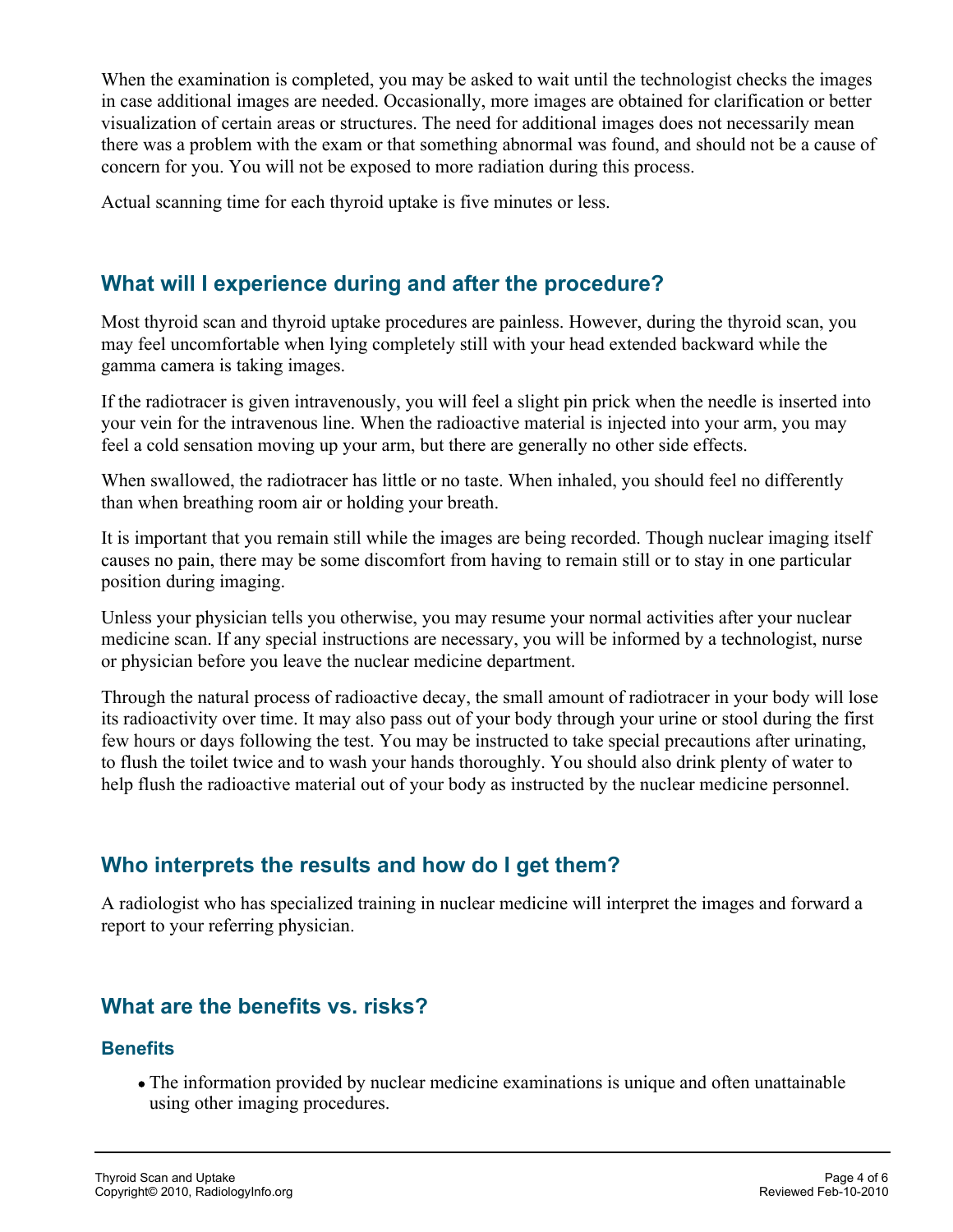- For many diseases, nuclear medicine scans yield the most useful information needed to make a diagnosis or to determine appropriate treatment, if any.
- Nuclear medicine is less expensive and may yield more precise information than exploratory surgery.

#### **Risks**

- Because the doses of radiotracer administered are small, diagnostic nuclear medicine procedures result in low radiation exposure, acceptable for diagnostic exams. Thus, the radiation risk is very low compared with the potential benefits.
- Nuclear medicine diagnostic procedures have been used for more than five decades, and there are no known long-term adverse effects from such low-dose exposure.
- Allergic reactions to radiopharmaceuticals may occur but are extremely rare and are usually mild. Nevertheless, you should inform the nuclear medicine personnel of any allergies you may have or other problems that may have occurred during a previous nuclear medicine exam.
- Injection of the radiotracer may cause slight pain and redness which should rapidly resolve.
- Women should always inform their physician or radiology technologist if there is any possibility that they are pregnant or if they are breastfeeding their baby. See the Safety page www.RadiologyInfo.org/en/safety/ for more information about pregnancy, breastfeeding and nuclear medicine exams.

# **What are the limitations of the Thyroid Scan and Uptake?**

The thyroid scan and thyroid uptake are not performed on patients who are pregnant because of the risk of exposing the fetus to radiation. These tests are also not recommended for breastfeeding women.

Nuclear medicine procedures can be time-consuming. It can take hours to days for the radiotracer to accumulate in the part of the body under study and imaging may take up to several hours to perform, though in some cases, newer equipment is available that can substantially shorten the procedure time. You will be informed as to how often and when you will need to return to the nuclear medicine department for further procedures.

The resolution of structures of the body with nuclear medicine may not be as clear as with other imaging techniques, such as CT or MRI. However, nuclear medicine scans are more sensitive than other techniques for a variety of indications, and the functional information gained from nuclear medicine exams is often unobtainable by any other imaging techniques.

# **Additional Information and Resources**

#### **RadiologyInfo**

Head and Neck Cancer: www.RadiologyInfo.org/en/info.cfm?PG=hdneck

#### **RTAnswers.org**